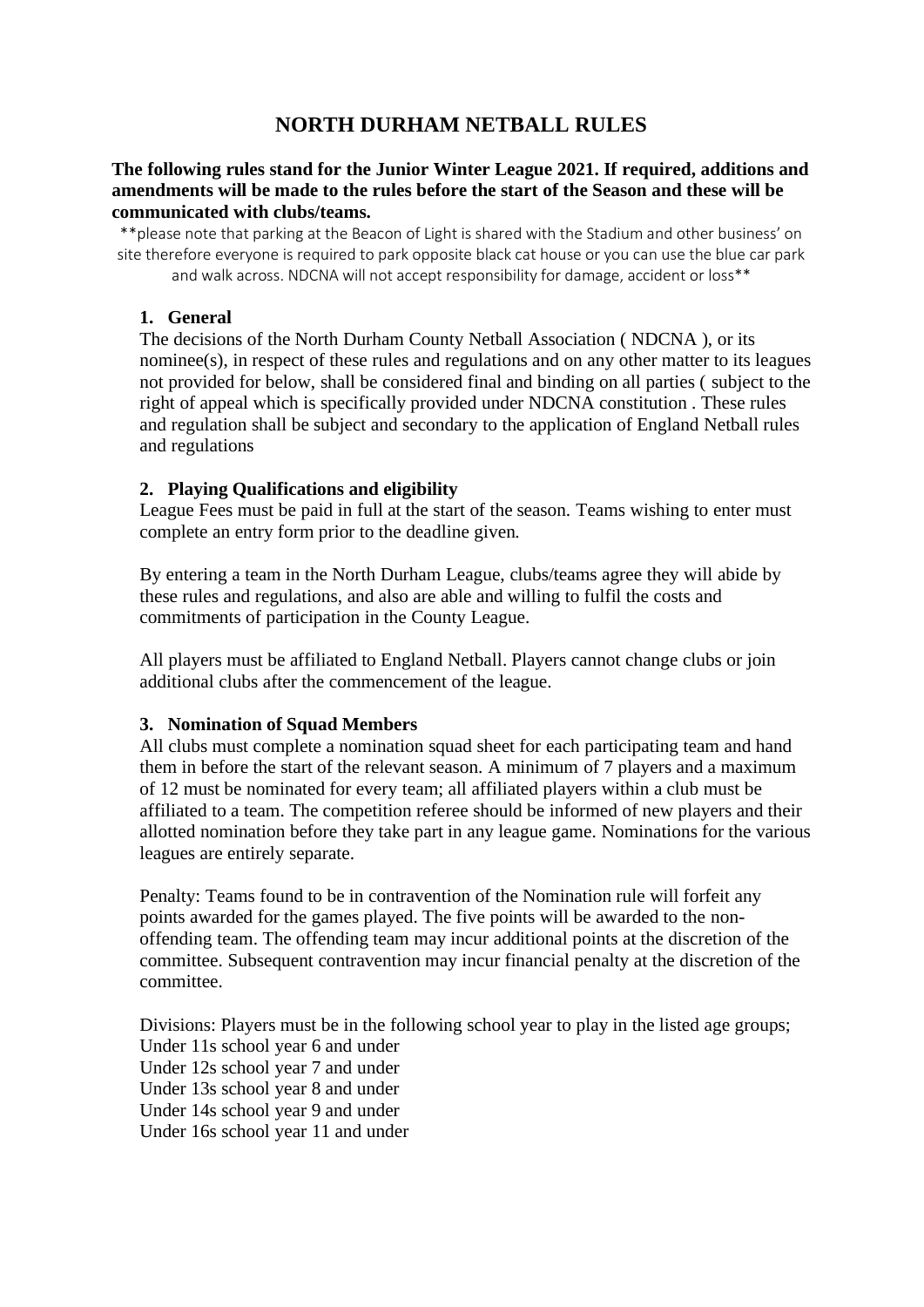Players may "play down" an age group at the committee's discression. The justification would have to be accurate and a true reflection of their skill level and ability to even be considered as a possibility. This must be submitted to the league secretary prior to the league commencing.

If a team are to "play up" a division, they must complete an England Netball age banding form which will need to be submitted to the competitions referee prior to the league starting. If a player is "playing up" for a team within their age group for example b player playing for a team this is allowed on only 2 occasions per player. The players name must be stated on the results card with a  $*$  beside it. Once that player has played their  $3<sup>rd</sup>$  match in that team they will stay in that team as a player for the rest of the season. Players cannot play down an age group or down a team for example under 16 player cannot play down to under 14 and an a team player cannot play down to a b or c team etc. If this has not been recorded and made apparent to the competition secretary during the course of a season the offending team will automatically have all their results declared void.

#### **4. Fixture Arrangement**

The league fixtures are set by the league and will only be re-arranged in the event that the venue is deemed unplayable. In the event that the venue is unplayable, every effort will be made to contact clubs and inform them of the cancellation and no financial compensation will be payable in the event of the expenses incurred.

In the event that a team cannot fulfil a playing fixture they must either: Offer the opposing team a friendly – remember that any player can play for you in a friendly, from other clubs or higher team within your club. In the event that a friendly is being played both umpires, and the opposing captain MUST be informed before the start of the game that it is a friendly. The team who cannot fulfil the fixture should inform their opposing team and competitions referee as soon as they know the match will be a friendly.

OR if a friendly cannot be offered they must inform the opposing team and competitions referee and umpires as soon as possible with at least 1 days' notice, and must pay both umpires as per the league fixtures.

Any team to concede more than 3 of their matches during the course of a season will automatically have all their results declared void.

#### **5. Match Regulations**

All games shall be played to the IFNA Rules currently in force in England at the time, except where specific local regulations may apply. It is recommended that every club should own a copy of, and ensure their players are familiar with the IFNA Rules of the game.

Matches will consist of 10 minute Quarters with intervals of 1, 2, 1, minutes respectively. Central Timing will be administered by the league admin on the day. If a team is not on court at the starting time, the umpires may award the match to the team on court.

There will be no additional time available to cover for injuries so injured players must be removed from court as soon as possible and the game should resume promptly. Players bleeding whilst on court must be removed immediately and a replacement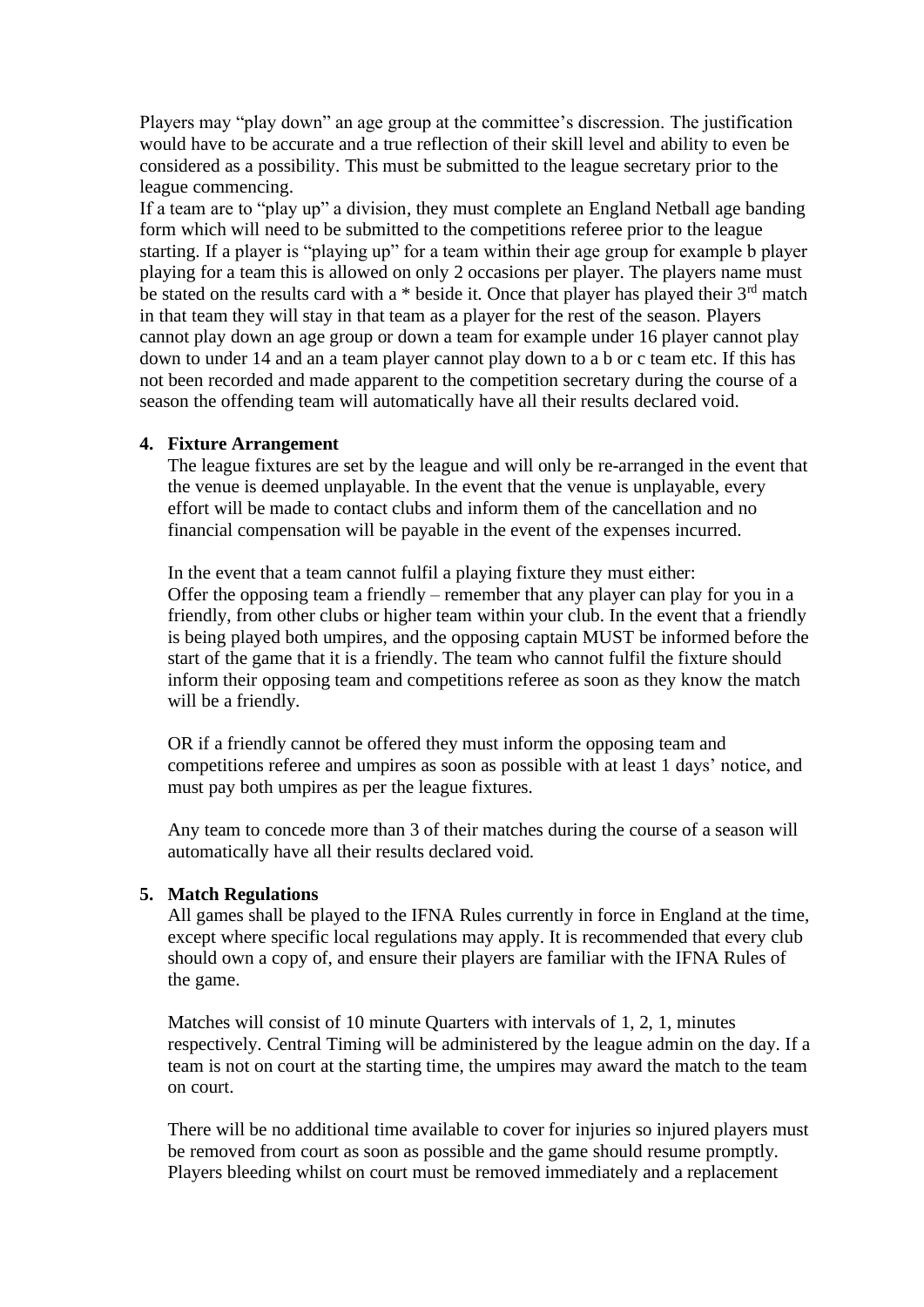may step on court after a goal is scored. There is no requirement to wait for substitutes to take the court if they are not ready. First aid should be administered off court whilst the game continues. It is the responsibility of each team to provide first aid cover for its players, officials and spectators and must report these to the venue and the league admin.

In the event that a match is abandoned after it has started e.g. because of serious injury, the result of that match (or possible re-arrangement) will be determined by NDCNA committee, having regard to the score at the time at which play was suspended. The score at the time of the abandonment and the circumstances for the abandonment should be noted on the team sheet. Note that for games abandoned in the last five minutes of the match the score at the time the game was stopped will stand and there will be no replay organised.

Points will be awarded as follows: 5 points for a Win, 3 points for a draw, 1 point for more than half score. Final league positions will be ranked by points, then by goal  $+/-$ , then by goals scored*.*

All teams are required to provide bibs and match ball which meet IFNA regulations. Teams are advised to have a spare set of bibs to use in the event of a colour clash. In the event a team attends for a match without bibs or a ball and no spares are available they will be deemed to have conceded the game. If this is both teams the game will be void. Teams are also required to have a designated scorer for each match.

Teams should play in matching kit, as a minimum they should be in the same colour top. Tracksuit bottoms can be worn as long as they don't trail the floor or cause a trip hazard. Umpires can request players to change their kit where clash occurs or could cause a hazard.

All spectators should remain outside the areas of the courts, with the people on the team bench being only the names players, team coach and scorer.

#### **6. Registration of Results**

The captain/coach of each team must submit a Result Sheet for every match electronically, showing the following information... -Full Names of named Players

- -The Final Score
- -Opponent player of the match
- -The Winning team
- -Umpire names

Teams who regularly fail to submit complete result sheets will receive penalty points. Result sheets should be handed into the lead Umpire on the night when complete.

#### **7. Match Officials**

Match officials will be allocated as stated on fixtures. A competent unqualified umpire may umpire under 11s 12s 13s 14s 16s with a written statement from their mentor to state they are fit and eligible to umpire with a C award qualification.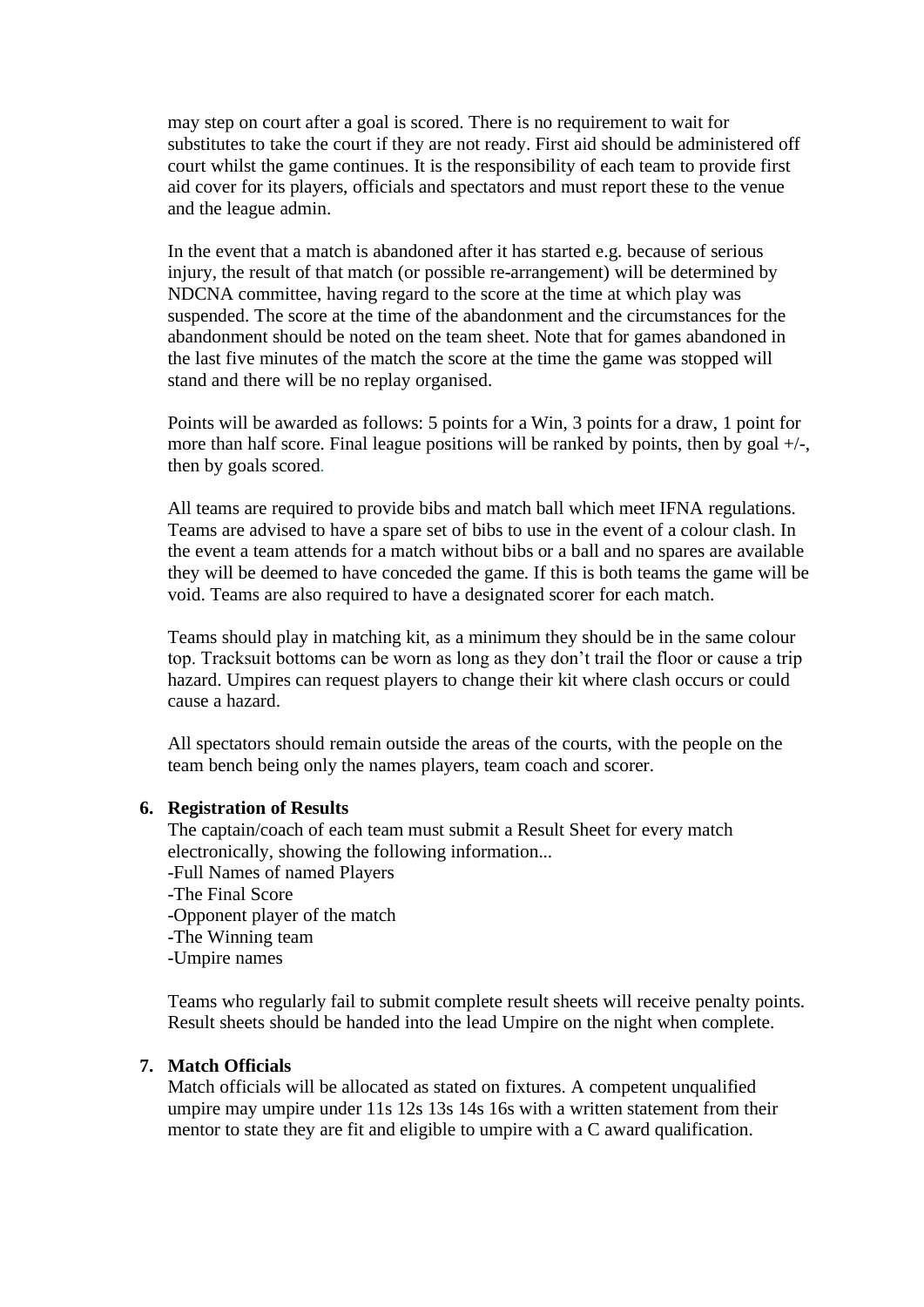It is the responsibility of the two officials in charge of each match to ensure that the league rules are applied appropriately and that discipline on and around the court is maintained. They should deal with issues brought to their attention by captains on the day and should remain by the court they are umpiring throughout the duration of the match. If any specific issues arise they should either note these on the team sheets or inform the league/committee.

In the event that an umpire fails to arrive, or is injured or taken ill during a match, the following procedure should be followed:

-Another umpire with appropriate qualification should be asked to umpire the match. Failing that, the next best-qualified umpire may umpire subject to the agreement of the two captains. However if both agree then there will be no right to appeal or replay. -If no suitable substitute is available the League/Committee should be informed as soon as possible so that the game can be re-arranged.

#### **8. Queries, Complaints and Appeals Procedure**

The competition referee for NDCNA for the 2021 Winter league will be Rebecca Cairns (NDCNA Junior Committee)

All queries and complaints should be directed to the competition referee in the first instance, which will be dealt with as follow:

8.1.1 Where a complaint relates to the player of a match, the scoring, and /or its results, the relevant squad member or team official, you must do the following:

-Inform their opponents and the umpires of their complaint

-Mark the result card with the words ''under protest''

-Send the marked result card to the competition referee, within 3 days of the match

-Attach a letter to the result sheet to explain the issue in full to the competition referee

-The competition referee will decide what action should be taken

- 8.1.2 The Competition referee will acknowledge receipt of the query or complaint and make a decision on the matter within seventy two hours of receipt of the query or complaint. The Competition Referee decision in relation to decisions and may include other members of the committee for assistance.
- 8.1.3 Where a complaint relates to the governance or administration of the competition by the NDCNA, such complaints will be dealt with in accordance with the processes set out in England Netball's Disciplinary Regulations

## **8.2 Appeal of competition referees decision**

The decision of the competition referee in relation to a complaint submitted in accordance with section 8.1.1 shall be final and binding on all parties. A party has a right to appeal in the following circumstances:

If the decision has a potential impact on a match result, a league table, or the outcome of the competition and if there has been a failure by the Competition referee to follow